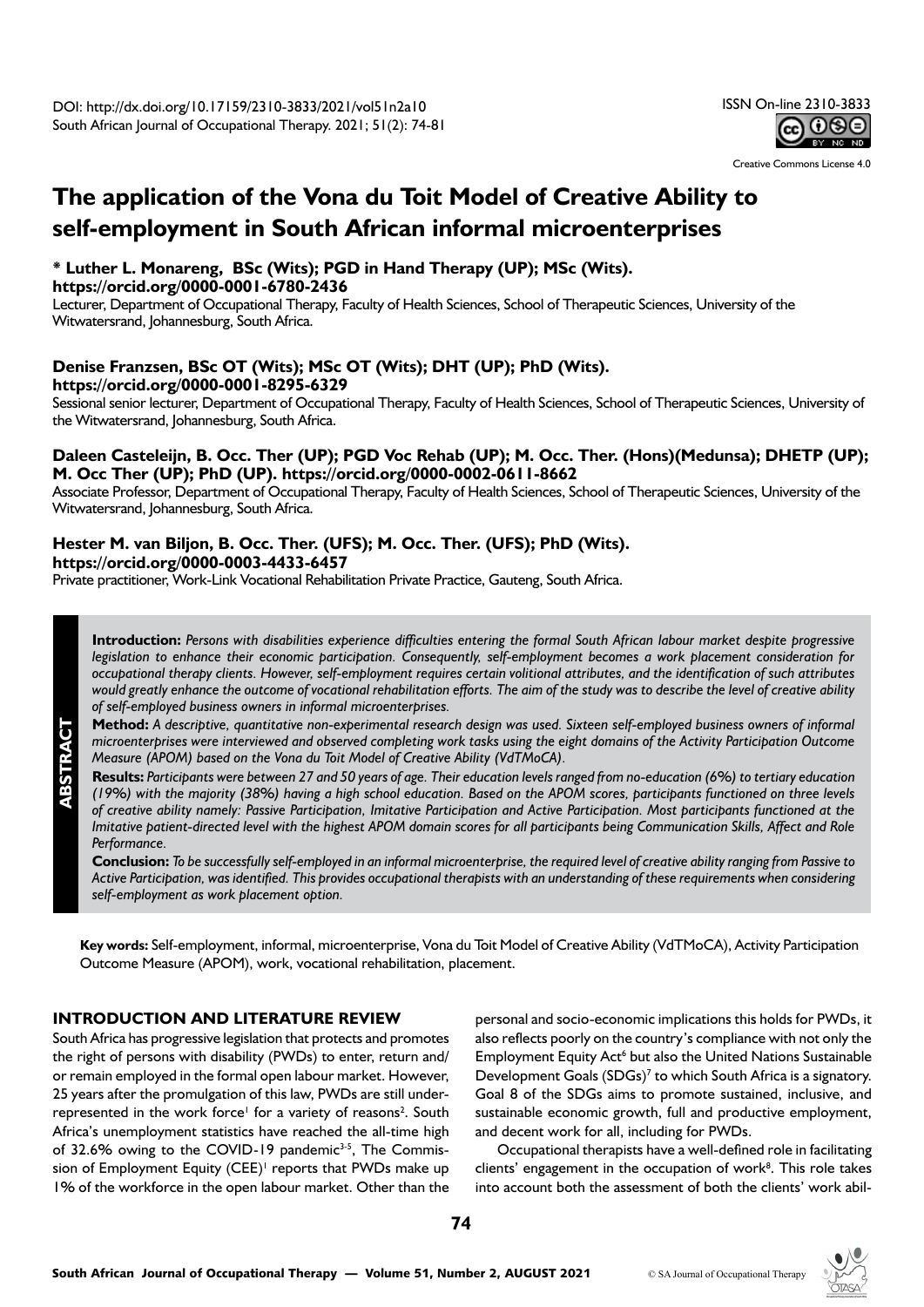ity and work place when providing vocational rehabilitation and includes preparing a client for seeking, procuring and/or sustaining employment<sup>9</sup>. Both local and global literature shows that the vocational rehabilitation services currently offered by occupational therapists focus mainly on paid employment, with little research and focus on facilitating self-employment or entrepreneurship as a work placement opportunity for their clients<sup>10,11</sup>. Occupational therapy vocational rehabilitation services are currently not in line with the South African government's call for citizens to explore self-employment as an alternative in the face of the high level of unemployment and its effects<sup>12</sup>. Although South African occupational therapists perceive themselves as having a role to play in facilitating self-employment for PWDs, they report a lack of experience in fulfilling this role<sup>13</sup>.

Although there is no consensus on the definition of selfemployment<sup>14</sup>, in this study a self-employed individual in the informal sector is defined as *an individual who is working for themselves, being directly or indirectly involved in running a successful and profitable small business or microenterprise in order to earn an income or generate a salary, instead of being employed by another person or an employer.* A microenterprise may include, but is not limited to, buying and selling, offering services and manufacturing products on a micro scale<sup>14</sup>. An International Labour Organization (ILO) report of 2019 shows that small businesses and self-employment provide the most jobs worldwide<sup>15</sup>. The informal sector has been prioritised in this study as 61% of the self-employed work force in the world falls within this sector<sup>7</sup>. To assist PWDs in exploring self-employment as a possible work opportunity or placement and in setting up and successfully running a business, occupational therapists need to understand the factors associated with self-employment to best guide their clients. Therapists need to be aware of the nature of existing knowledge and training the client has, to provide them with the support and guidance they need for successful self-employment. Furthermore, when considering this form of employment as an option in this sector, a clients' ability, level of activity participation, level of education and vocational skills need to be considered<sup>16, 17</sup>.

Du Toit postulated that motivation governs action<sup>18</sup>, which is a foundational principle of the Vona du Toit Model of Creative Ability (VdTMoCA)<sup>19</sup>. The VdTMoCA, an occupational therapy practice model that originated in South Africa<sup>18</sup> is widely used in vocational rehabilitation by South African occupational therapists<sup>10</sup>. This model helps establish an individual's level of creative ability, which guides the occupational therapist in their expectations of a client's performance in the work place<sup>18</sup>.

The Activity Participation Outcome Measure (APOM) based on the VdTMoCA, was used in this study to establish the ability to meet the demands that self-employment places on an individual in microenterprises in the informal sector. The APOM provided a description of the self-employed individual's activity participation profile which forms the basis for deciding whether an individual has a skill at a level that would allow them to run a particular type of business. Since activity participation in the APOM<sup>20</sup> is based on the levels of creative ability as developed by Vona du Toit, the outcome measure provides occupational therapists with information on the level of motivation and action required to successfully engage in self-employment in a microenterprise in the informal sector.

This study explored self-employment of able-bodied individuals in informal microenterprises in a low resourced urban setting, to provide occupational therapists with a benchmark of the level of activity participation required before exploring self-employment as a work option for their clients.

#### **METHODS**

This study used a quantitative, non-experimental, cross sectional design, where convenience and snowball sampling<sup>21</sup> was used to locate the business owners. The setting of the study was the low resourced Alexandra Township in Johannesburg. A sample size of 16 self-employed individuals from 46 microenterprises operating in one street (Eighth Avenue), was determined as the required sample according to Cochran's sample size formula with a 5% margin of error<sup>22</sup>. Eighth Avenue was selected to conduct this study as it represented a typical street of Alexandra Township. Microenterprise owners were selected for participation based on the following inclusion criteria: residents or/and their businesses were located in Alexandra Township; were between the ages of 18 and 65 years; and had been operating or running the business for  $\geq$  three years<sup>23</sup>. Their monthly income had to be greater than the monthly South African disability grant amount of RI 600 in 2020<sup>24</sup>.

The research instrument used for this study was a questionnaire which recorded demographic data (15 questions) and the APOM scores. The psychometric properties (validity and reliability) of the APOM have been assessed using Rasch analysis<sup>25</sup>.

Individuals who met the inclusion criteria were visited at their place of business and invited to participate. Appointments were made with each participant to collect the data at a time that was convenient to them. Data for this study were collected by two researchers. Each researcher interviewed each participant and completed the questionnaire specifically designed for this study. Each researcher then observed each participant operating their business for one to two hours and then completed the APOM tool based on their observations. The interview to complete the questionnaire was done first followed by completion of the APOM. The researcher also watched the participant complete their work tasks in their business for e.g., setting up for the day, interacting and/or communicating with customers.

Following the data collection phase, the researchers convened to share, discuss and concur on their findings and scores for purposes of interrater reliability i.e. APOM ratings were discussed and justified with regular reference to the APOM guidelines. The APOM scores were recorded on a spreadsheet and spider graphs<sup>20</sup> were then generated from the data.

Data were analysed descriptively using frequencies and percentages. Demographic data of the participants and type of businesses were presented in frequency tables. APOM results (level of creative ability of the participant), type of business and category of business were described in a table. Median scores for the APOM domains were used to show the level of creative ability for each phase in each level of creative ability. Interpretation of the APOM scores are as follows: scores of  $1 - 3$  presents the level of Tone,  $4 - 6$  the level of Self-differentiation, 7 – 9 level of Self-presentation, 10 – 12 level of Passive Participation, 13 – 15 level of Imitative Participation and 16 – 18 level of Active Participation. The phases are represented by the specific score within the level e.g. a score of 13 indicates the therapist-directed phase within the level of Imitative Participation, a score of 14 is the person (patient)-directed phase while 15 points to the transitional phase of Imitative Participation<sup>20</sup>.

Ethical clearance (M170820) was obtained for this study from theUniversity of the Witwatersrand Health Science Research

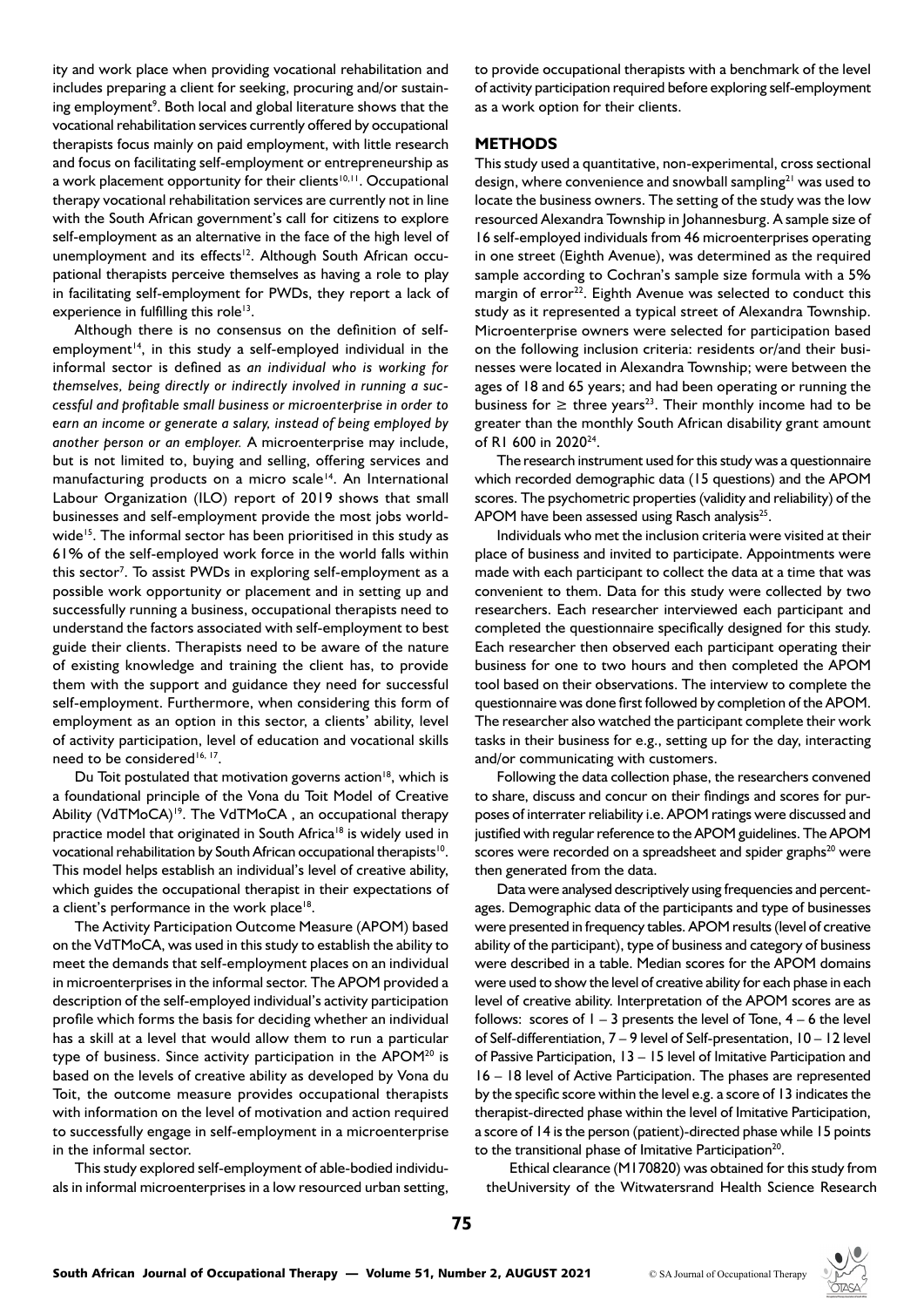



**Figure 1: Median scores for each domain at each phase in the different levels of creative ability for the participants.**

Committee.\* During the data collection phase, the purpose of the study and the role of participants in the study were explained using the approved information sheet. Those who agreed to participate signed an informed consent form prior to the data collection. It was explained to participants that their participation in the study was voluntary and they could withdraw without consequence at any time and that the data collected were confidential. To ensure anonymity and confidentiality data collected were coded, no names were captured on any data collection sheets and all docu-ments were kept in secure storage.

#### **RESULTS**

Table I (above) summarises the demographics of the 16 participants. Participants were mostly males, their ages ranged between 27 and 50 years and just over half (56%) of them



**Table I: Demographic profiles of participants**

|                         |                                  | n  | %   |
|-------------------------|----------------------------------|----|-----|
| Gender                  | Male                             | 13 | 81% |
|                         | Female                           | 3  | 19% |
| Age                     | 25 - 35 years                    | 5  | 31% |
|                         | 36 - 45 years                    | 8  | 50% |
|                         | $46 - 50$ years                  | 3  | 19% |
| Marital status          | Married                          | 7  | 44% |
|                         | Single                           | 7  | 44% |
|                         | Cohabitating                     | 2  | 13% |
| Level of<br>education   | No education                     | ı  | 6%  |
|                         | Primary School                   | 3  | 19% |
|                         | High School (less than Grade 12) | 6  | 36% |
|                         | Grade 12                         | 3  | 19% |
|                         | Tertiary                         | 3  | 19% |
| Category of<br>business | Retail                           | 5  | 31% |
|                         | Skills & services                | 8  | 50% |
|                         | Manufacturing                    | 3  | 19% |

were either married or co-habiting.

Participants had different levels of creative ability (VdTMoCA). Most businesses were in the retail and service and skills sector (Table II, p77). The type of microenterprises were service and skill, retail and manufacturing/production businesses<sup>13</sup> such as a privately owned pre-school crèche, a spaza shop and a salon operating from a one-roomed brick house.

# **Activity Participation**

The highest level of VdTMoCA observed was Active Participation for two (12.5%) of the business owners. Twelve (75%) were at the Imitative Participation level and two (12.5%) at Passive Participation.

Figure 1 (above) indicates the median scores for each domain at each phase within the different levels of creative ability for the participants. The median of the APOM domain scores indicate

\*Ethical clearance for this study was granted prior to the enactment of the amended POPIA on 21-07-01

**76**

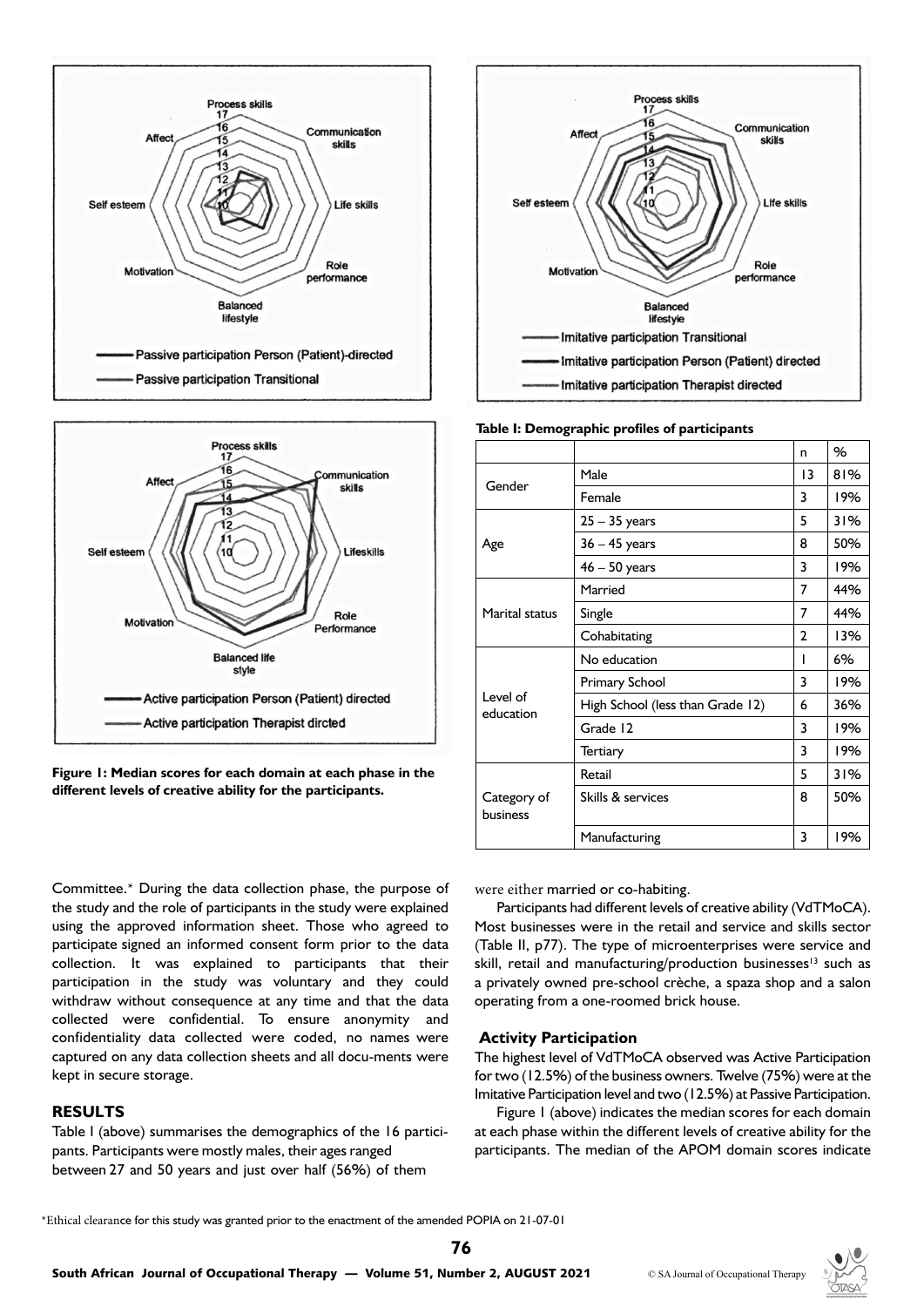# **Table II: Type and category of business according to the participant's level of creative ability (VdTMoCA)**

| Level of<br><b>Creative ability</b>                                | <b>Type of businesses</b>                                                                                                                                                                                                                                                                                                                                                                                                                                                                                                                                                                                                                                                                                                                                                                                                                                                                                                                                                                                                                                                                                                                                                                                                                                                                                                                                                                                                                                                                                                                                                                                                                                                                                                                                                                                                                                                                                                                                                                                                                                                                                                                                                            | Category of<br>business                                |
|--------------------------------------------------------------------|--------------------------------------------------------------------------------------------------------------------------------------------------------------------------------------------------------------------------------------------------------------------------------------------------------------------------------------------------------------------------------------------------------------------------------------------------------------------------------------------------------------------------------------------------------------------------------------------------------------------------------------------------------------------------------------------------------------------------------------------------------------------------------------------------------------------------------------------------------------------------------------------------------------------------------------------------------------------------------------------------------------------------------------------------------------------------------------------------------------------------------------------------------------------------------------------------------------------------------------------------------------------------------------------------------------------------------------------------------------------------------------------------------------------------------------------------------------------------------------------------------------------------------------------------------------------------------------------------------------------------------------------------------------------------------------------------------------------------------------------------------------------------------------------------------------------------------------------------------------------------------------------------------------------------------------------------------------------------------------------------------------------------------------------------------------------------------------------------------------------------------------------------------------------------------------|--------------------------------------------------------|
| Active<br>Participation<br>Person (Patient)<br>directed<br>$(n=1)$ | Printing shop and basic computer training: The shop is a brick structure with signage outside indicating<br>services that are offered, with basic resources such as printers and computers. It is fairly spacious<br>inside and one of five other shops located at a multi-purpose centre building.                                                                                                                                                                                                                                                                                                                                                                                                                                                                                                                                                                                                                                                                                                                                                                                                                                                                                                                                                                                                                                                                                                                                                                                                                                                                                                                                                                                                                                                                                                                                                                                                                                                                                                                                                                                                                                                                                  | Service/skill                                          |
| Active<br>Participation<br>Therapist<br>directed $(n=1)$           | Carpentry (Manufacturing, maintenance and repairs e.g. cupboards): No shelter and he works outside his<br>yard with basic tools such as a cutting machine. Some end-products are left outside while others are<br>stored in the less spacious room he sleeps in.                                                                                                                                                                                                                                                                                                                                                                                                                                                                                                                                                                                                                                                                                                                                                                                                                                                                                                                                                                                                                                                                                                                                                                                                                                                                                                                                                                                                                                                                                                                                                                                                                                                                                                                                                                                                                                                                                                                     | Manufacturing/<br>production                           |
| Imitative<br>Participation<br>Transitional $(n=3)$                 | Spaza shop (Sells e.g. snacks, sweets, cigarettes and cooking ingredients): Operates from a one fairly<br>spacious room. The shop is a brick structure and located in a yard with the back (selling point) opening<br>onto the pavement There is bold writing and drawings on the wall advertising the products being<br>sold. The products inside are organised in isles to resemble a formal retail store.<br>Tailoring (mend torn clothes): The business is located on the pavement outside a multi-purpose centre,<br>and an umbrella is used as a shelter. He has basic tools such a sewing machine and a stand that is<br>levelled with a brick since the pavement surface is uneven. His equipment and tools are stored at a<br>nearby shop.<br>Restaurant and part time catering to events: The shop is a brick structure, it is fairly spacious and<br>equipped with basic resources such as gas and electricity stoves and two dining tables. It is one of five<br>other shops in a multi-purpose centre building.                                                                                                                                                                                                                                                                                                                                                                                                                                                                                                                                                                                                                                                                                                                                                                                                                                                                                                                                                                                                                                                                                                                                                         | Service/skill,<br>retail                               |
| Imitative<br>Participation<br>Person (Patient)<br>directed $(n=6)$ | Shoe (repairing and manufacturing occasionally): The shelter is made from an old gazebo material which<br>is secured by ropes on a corner of a shack and a brick wall. A board supported on a crate makes up<br>his stall which is where he places the shoes due for repairs. He has basic tools such as a sharp nail and<br>glue. Unfinished products and his tools are stored at a nearby shop.<br>Creche and after care services: The building is made from bricks and is fairly spacious, windows are<br>painted with solid primary colours, and the yard is fully fenced which supports a sign by the gate<br>advertising services being offered. There are basic tools such as kids' tables, chairs and toys.<br>Second-hand tyres (selling & fitting): The business is located on the pavement outside a yard and tyres<br>are displayed in multiple stacks. During the day, he rests under a shelter made from old gazebo<br>material which is secured on a wall, a brick, a pile of tyres and a piece of steel rod. He has basic tools<br>such as a tyre lever and an electric air pump. Tyres are assessed for air leakage by placing them in a<br>half-cut steel drum filled with water.<br>Hair salons I (plaiting and cutting hair): The one room is a brick structure which is located on the<br>pavement with signage outside regarding services offered. There are basic tools and material such as<br>stand-alone hair dryers, towels and mirrors on the wall. The room is fairly spacious inside but not well<br>organised.<br>Hair salons 2 (plaiting, washing and cutting hair): The building is a single-room brick structure, has<br>limited space and it is located on the pavement with signage outside advertising services offered. There<br>are basic tools and material such as handheld hair dryers, towels and hair clippers.<br>Minibus or taxi services: Manages a family business with ten taxis, each with its own driver. At night,<br>all vehicles are parked in a yard with limited space. The drivers collect the taxis from his yard each<br>morning to transport passengers locally and to the Johannesburg Central Business District (CBD). | Manufacturing/<br>production,<br>service/skill, retail |
| Imitative<br>Participation<br>Therapist<br>directed $(n=3)$        | Fruits and vegetables (additional items such as cold drinks and snacks): Operated from a brick structure,<br>located on the pavement and it is fairly spacious. The extended metal tile roof provides shade for the<br>products. The outside display stall displays goods on sale by hanging all products from the extended<br>roof (e.g. packets of snacks and packaged onions in plastic bags), a table made from an old wooden<br>board balanced on empty soft drink crates and a mobile stand or a stall made from steel rods.<br>Hawker (Snacks, sweets, cigarettes and fruits): The business is operated outside a multi-purpose centre<br>under a tree, on a pavement and a wheelbarrow is used to transport stock to and from the business<br>site. The stall is made from an old wooden board balanced on a combination of bricks and old empty<br>bread crates. A brick and a cushion are used as a chair.<br>Carpentry (Manufacturing, maintenance and repairs e.g. kitchens units): The building is a brick structure<br>with a metal garage door at his government provided flat where he works and stores his equipment,<br>tools and materials.                                                                                                                                                                                                                                                                                                                                                                                                                                                                                                                                                                                                                                                                                                                                                                                                                                                                                                                                                                                                                       | Manufacturing/<br>production,<br>service/skill, retail |
| Passive<br>Participation<br>Transitional $(n=1)$                   | Car wash: The shelter has awnings and the floor is paved and spacious. There are basic car wash tools<br>and materials such as buckets of water, soap and a vacuum cleaner. He has 3 other people that help<br>him and he assumes a supervisory role.                                                                                                                                                                                                                                                                                                                                                                                                                                                                                                                                                                                                                                                                                                                                                                                                                                                                                                                                                                                                                                                                                                                                                                                                                                                                                                                                                                                                                                                                                                                                                                                                                                                                                                                                                                                                                                                                                                                                | Service/skill                                          |
| Passive<br>Participation<br>Person (Patient)<br>directed $(n=1)$   | Car exhaust welding: There is no shelter, the owner works next to the pavement in an open area. He<br>has basic tools such as an oxygen tank and welding glasses.                                                                                                                                                                                                                                                                                                                                                                                                                                                                                                                                                                                                                                                                                                                                                                                                                                                                                                                                                                                                                                                                                                                                                                                                                                                                                                                                                                                                                                                                                                                                                                                                                                                                                                                                                                                                                                                                                                                                                                                                                    | Service/skill                                          |

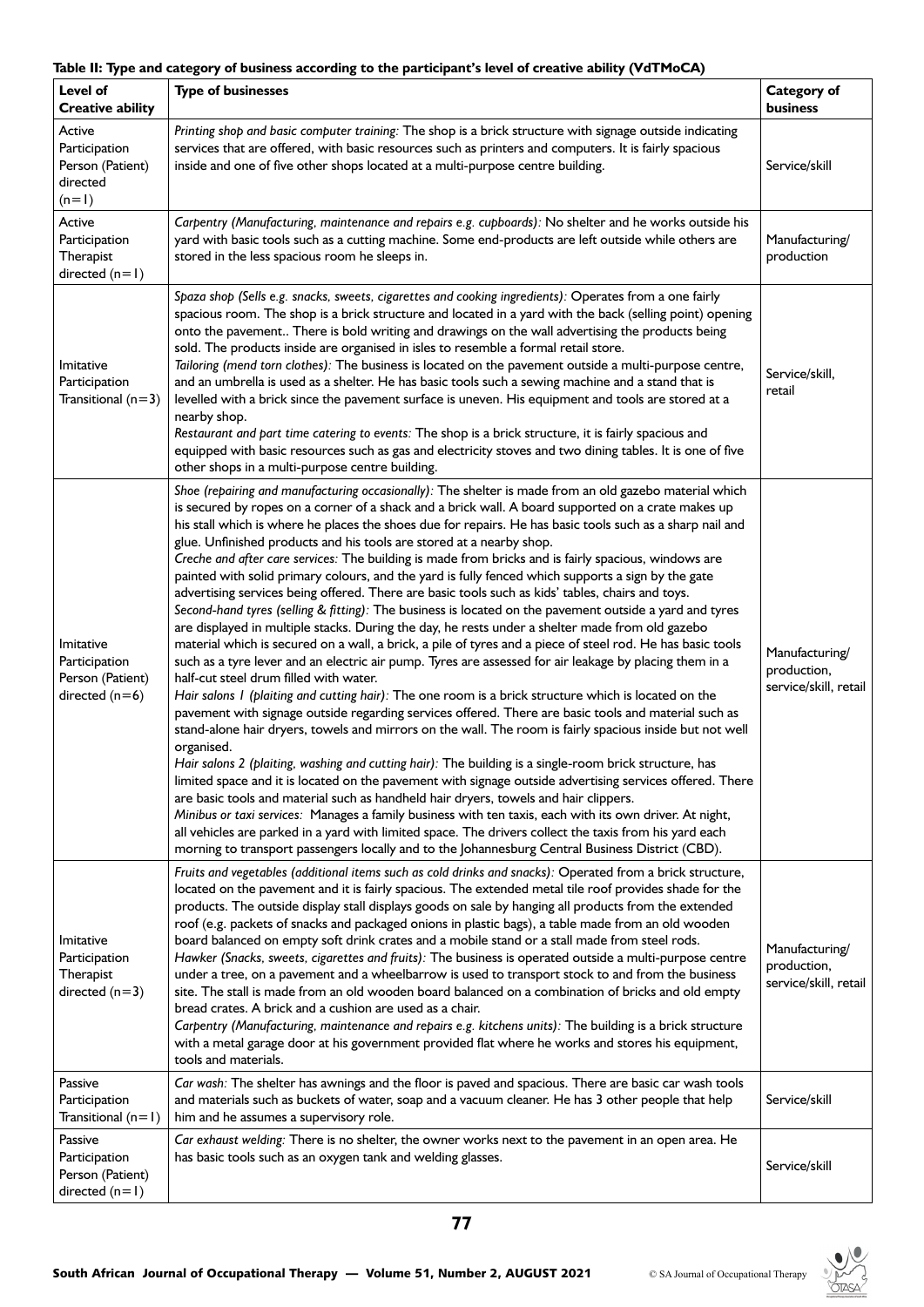

**Figure 2: APOM median scores across all business categories.**

that all participants scored at or above the Imitative Participation level, person (patient) directed phase (<14) for the domain of Communication Skills. Motivation domain had the lowest median score with participants on Imitative Participation (11-14) and Active Participation (15) having Motivation scores which were lower than expected for their level of creative ability. In other domains the scores varied according to the level of creative ability. The participants on Active Participation had lower than expected median scores for Process Skills (14-15) while participants on Imitative Participation person (patient) directed and transitional phase) had higher than expected scores for Self-Esteem (15-16) and Balanced Lifestyle (15-16).

 The APOM median scores across business categories indicated that the highest scores were in "manufacturing" followed by the "services" and "skills" category. The lowest scores were found in the "retail" category across all domains except for the domain of Affect (Figure 2, above).

#### **DISCUSSION**

The demographics of the participants in this study are similar to those reported in the literature for self-employment in low resourced communities in South Africa, with the majority being males between 36–45 years and with 12 years of formal education<sup>22</sup>. When compared to those participants functioning at lower levels of creative ability (e.g., the Passive Participation level), those functioning at a higher level of creative ability (e.g., the Active Participation level), demonstrated better systems or more effective ways when running their business.

Two of 16 participants were on the Passive Participation level of creative ability of VdTMoCA and they were running businesses in the "service" and "skills" categories. Individuals functioning at this level have difficulty sustaining effort over time and they give up easily if they do not receive support or guidance<sup>26</sup>. Furthermore, although their task concept is developed and their pre-vocational skills are still developing, they may lack the ability to adequately evaluate a product (or service delivered) and may not be able to correct product errors or adjust service delivery where necessary<sup>18</sup>. The two participants at this level of creative ability had many years of experience in the service they offered, and the tasks were habituated, concrete and semi-skilled. The questionnaire results showed that these participants lacked the ability to organise, manage time and money, or marketing their business. They were simply waiting on the side of the road for customers, and this affected their income. Thus, when considering selfemployment with individuals functioning at this level of creative ability, they would require guidance, supervision, and structure. With such support their chances to provide an acceptable level of service will improve.

The majority of the participants  $(n=12)$  in this study functioned on the Imitative Participation level according to the VdTMoCA. Individuals functioning at this level need less external structure than those on the Passive Participation level, due to their ability to work independently. They have better Balanced Lifestyle skills and are more organized, structured, follow socially appropriate norms, can evaluate their own performance, and with guidance and practice they can problem-solve, manage their stress and budget and manage their finances adequately $20$ . In this study these participants all had financial systems in place, budgeting for stock, planning for fluctuating income and paying the rent. At this level a good Self-Esteem can also be expected which supports their self-efficacy, which is needed to succeed in self-employment<sup>27</sup>. Thus, when considering self-employment for

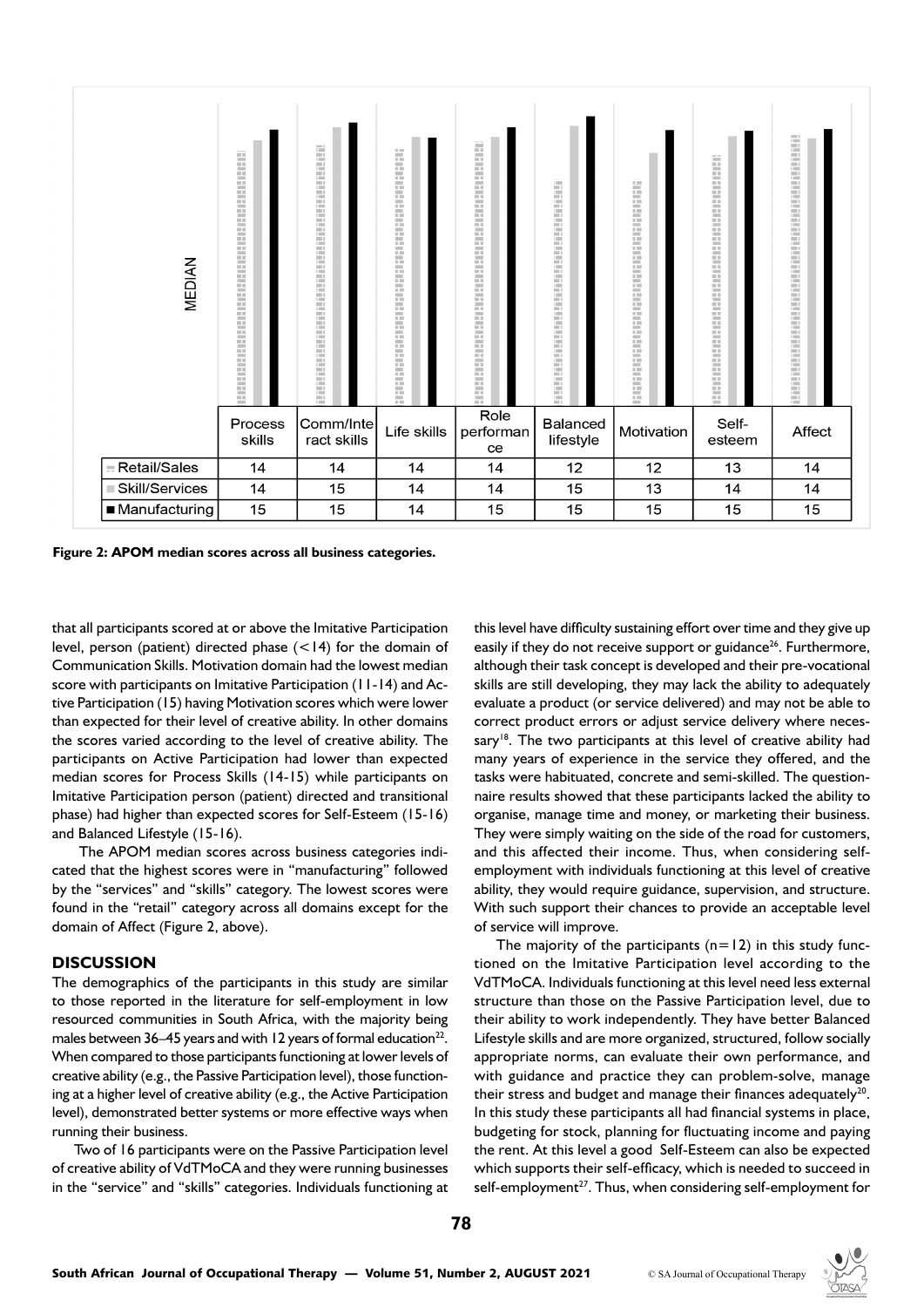individuals functioning at this level of creative ability, an acceptable level of service can be expected but business models should be kept simple to ensure success. In this study, they provided retail, services and skills-based businesses most of which were in their own yards (e.g., one room serves as a spaza shop where items are sold through the window) or based on the pavements (e.g., a gazebo is used for shelter).

Only two (12,5%) participants in this study functioned on the Active Participation level of creative ability. Such individuals transcend the self, are less egocentric, their focus is on other peoples' needs, they are independent and original in their actions with innovative, problem-solving skills and have a wide repertoire of work skills for which they have received specialized training<sup>28</sup>. Due to self-determination and being action orientated, they are able to identify their goals and have successfully developed and marketed their microenterprises. They also had high scores for Balanced Lifestyle indicating they were able to manage their time well<sup>20</sup>, but their lower Motivation and Process Skills may prevent them from moving to a more competitive small business sector<sup>27</sup>. These participants showed originality in their business practices. They had raised funds for buying instead of renting premises to reduce long term costs, had regular special offers for clients, offered backup services and gave discounts to customers in order to increase sales in their business. Such individuals may be suitable for peer support and in assisting others by offering in-service training especially to those interested in starting similar small businesses.

When the median scores of the domains of the APOM were considered in this study, the high scores for Communication Skills  $(15)$  followed by the Affect domain score of 14 suggested that participants in this study had good Communication Skills and a stable mood with appropriate emotional expressions which supported the success of their businesses. A good relationship with customers and the community as well as being a people's person was reported to be instrumental in self-employment<sup>29</sup> for customers to come back and continue to support a business. Customer relations include treating customers well and controlling emotions when dealing with their concerns.

The median score of the Motivation domain (13) was lowest which seems contrary to that suggested by literature<sup>30</sup>, but still within the Imitative Participation level, indicating that participants may not have a strong internal locus of control<sup>31</sup>. The lack of desire and motivation to expand their businesses, to branch out or operate outside the low-resourced community of Alexandra Township could also be linked to the capabilities of the participants to achieve goals in terms of the Process Skills which were also at an Imitative Participation level $27$ . This may be affected by the circumstances under which they set up their businesses. Reasons being, due to necessity, as a result of not being able to find formal employment<sup>32</sup> and reverting to selfemployment (i.e., running their own businesses) not by choice, but related to survivalist and situation-based considerations<sup>33</sup>. Venturing into the unknown may be a challenge for an individual on Imitative Participation and thus expanding their businesses may be too anxiety provoking. These participants could benefit from a mentor who guides them into marketing and perhaps including more services in their business.

#### **CONCLUSIONS**

This study showed that participants with lower levels of creative ability were involved in retail businesses e.g., buying and selling of snacks on the side of the road. This finding can probably be ascribed to the fact that these businesses require less specific vocational skills and retail businesses in this sector are not complex. This also applies to the management aspect of the business which is often lower in those smaller retail enterprises as they require less organisation and completion of fewer tasks and responsibilities to sustain the business. When the product requires innovation (which participants with a higher level of creative ability are able to introduce), both manufacturing and service businesses are more likely to succeed<sup>34</sup>.

By knowing the abilities required by individuals to be successfully self-employed, occupational therapists should select clients with appropriate skills and abilities when suggesting they engage in self-employment. The use of the APOM based on the VdTMoCA proved useful in identifying individual business owners' skills on eight domains which reflected their ability to run a microenterprise. Although individuals at the Passive Participation level according to the VdTMoCA may be involved in self-employment, they will probably need to be supervised on a regular basis. In this study, those functioning at the higher levels of creative ability (Imitative and Active Participation), were able to independently run successful microenterprises with some differences pertaining to for example, business systems. The study provides information on the amount of support and supervision a person (patient) may need to successfully engage in self-employment, as well as the necessary therapeutic intervention and support to facilitate sustainability.

#### **RECOMMENDATIONS**

This research identified several knowledge gaps that need to be addressed to broaden contextually relevant South African evidence of self-employment for PWD in occupational therapy. The perceptions of PWD on self-employment need to be explored as this could also affect the outcome of occupational therapists' interventions. Guidelines or a conceptual framework, based on the VdTMoCA to enable occupational therapists to identify, encourage and support self-employment for PWDs should be developed.

# **LIMITATIONS OF THIS STUDY**

The small sample of microenterprise owners participating in this study limits generalisation of the findings. Due to the cross-sectional nature of the observations (which included habituated tasks) may not be consistent with each business owner's general performance. A second visit for observational purposes could have been considered and would have enhanced the discussion.

#### **AUTHOR CONTRIBUTIONS:**

The principal author, Luther Monareng, conducted the research and co-wrote the article.

Denise Franzsen and Daleen Casteleijn assisted in the development of this research, co-supervised the study and contributed to writing the article. Hester van Biljon assisted Mr Monareng with data collection and with writing the article.

#### **Acknowledgements**

Thank you to all the following departments and people who made this research possible:

University of the Witwatersrand's Faculty of Health Sciences.

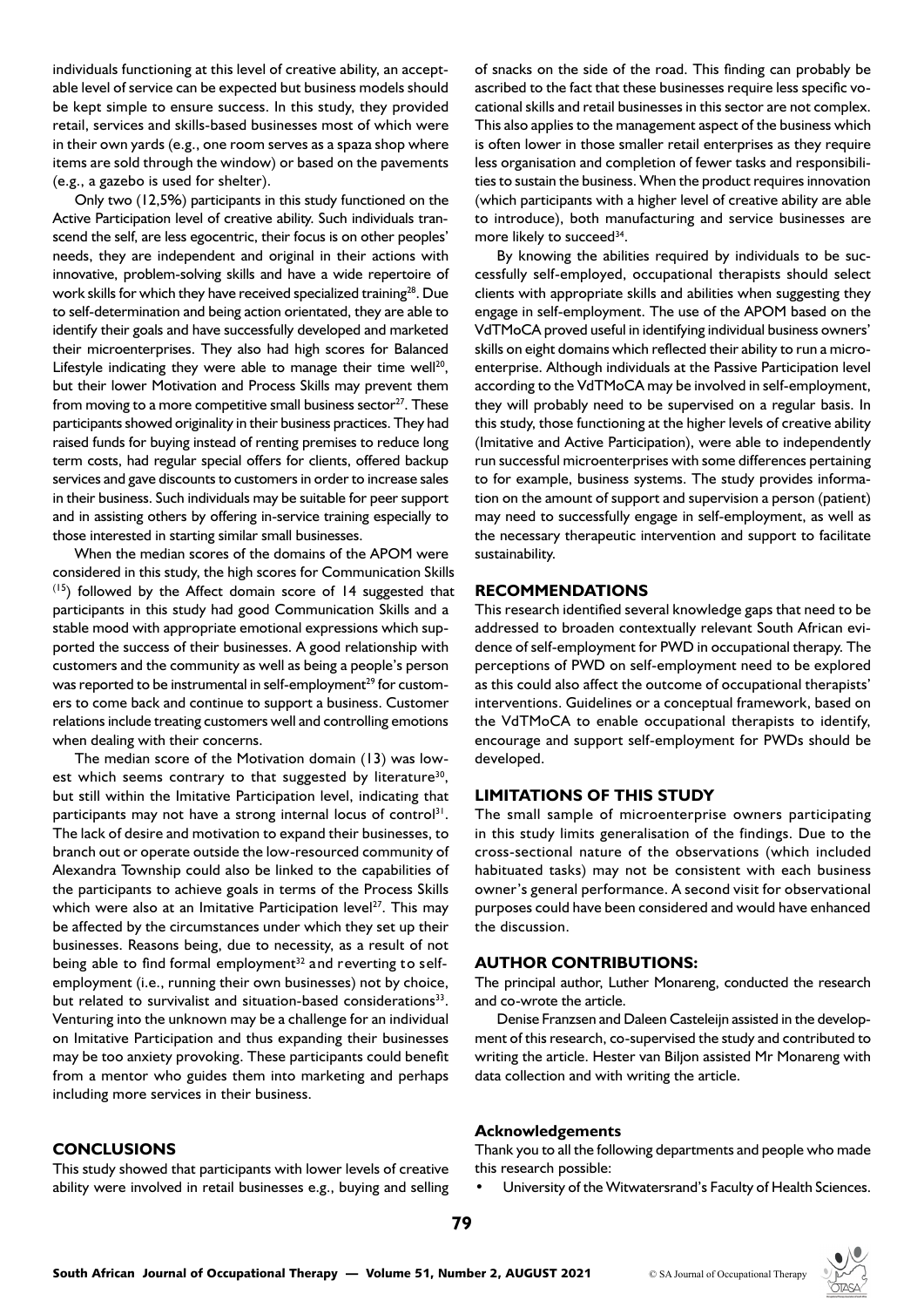- Colleagues in vocational rehabilitation (Dr. Jennie McAdam, Mr. July Masango and Mr. Simon Rabothata) and Prof P. de Witt for assistance with the article.
- University of the Witwatersrand's Faculty of Health Sciences'
	- Claude Leon Merit Award Grant and
	- Faculty Research Committee individual grant.

## **REFERENCES**

- 1. Department of Labour. 18th Commission for Employment Equity: 1.Department of Labour. 18th Commission for Employment Equity: Annual Report 2017-2018. Pretoria: 2019.
- 2. Ndzwayiba N, Ned L. The Complexity of Disability Inclusion in the Workplace: A South African Study. 2017:127-54. doi: https://doi.org/10.1108/S1479-354720170000010014.
- 3. International Labour Office. World Employment and Social Outlook: Trends 2019 Geneva: International Labour Office; 2020 [cited 2020 5th May 2020]. Available from: https://www. ilo.org/wcmsp5/groups/public/---dgreports/---dcomm/---publ/ documents/publication/wcms\_670542.pdf.
- 4. Shakespeare T, Mugeere A, Nyariki E, Simbaya J. Success in Africa: People with disabilities share their stories. African Journal of Disability (Online). 2019;8:1-7.

doi: http://dx.doi.org/10.4102/ajod.v8i0.522.

- 5. Statistics South Africa. Significant movements into the labour force in the 3rd quarter of 2020 Pretoria South Africa: Statistics South Africa; 2020 [updated 12 November 2020]. Available from: http://www.statssa.gov.za/?p=13758.
- 6. Republic of South Africa. Employment Equity Act, No. 55. Pretoria: The Government Printer; 1998.
- 7. United Nations Development Programme. Sustainable Development Goals 2015. Available from: https://www.undp.org/content/undp/en/home/sustainabledevelopment-goals.html.
- 8. American Occupational Therapy Association. Occupational therapy practice framework: Domain and process (3rd ed.). American Journal of Occupational Therapy. 2014;68.
- 9. van Biljon HM, Casteljien D, du Toit SH, Soulsby L. Opinions of occupational therapists on the positioning of vocational rehabilitation services in Gauteng Public Healthcare. South African Journal of Occupational Therapy. 2016;46(1):45-52. doi: http://dx.doi.org/10.17159/2310-3833/2017/vol48n3a8
- 10. Casteleijn D, de Vos H. The model of creative ability in vocational rehabilitation. Work. 2007;29(1):55-61.
- 11. Crepeau EB CE, Schell BAB. Willard & Spackman's occupational therapy. 10 ed. Philadelphia: Lippincott; 2003.
- 12. Bendile N. Ramaphosa encourages entrepreneurship among young South Africans. EYEWITNESS NEWS, 2016.
- 13. Monareng LL, Franzsen D, van Biljon H. A survey of occupational therapists' involvement in facilitating self- employment for people with disabilities. South African Journal of Occupational Therapy. 2018;48(4):52-7.

doi: https://doi.org/10.17159/2310-3833/2017/vol48n3a8.

- 14. Parker SC. The economics of self-employment and entrepreneurship: Cambridge University Press; 2004.
- 15. International Labour Organisation. Small Matters: Global evidence on the contribution to employment by the self-employed, micro-enterprises and SMEs. 2019.
- 16. Junior Achievement Entrepreneurs are made, not born 2006. Available from: https://www.juniorachievement.org/web/jaindy/ja-in-the-news/-/blogs/are-entrepreneurs-born-or-made-.
- 17. Alharthi SZ. Entrepreneurs are Not Born nor Made. Research

Journal of Science and IT Management. 2013;2(11):27-34.

- 18. de Witt P. Creative ability: A model for individual and group occupational therapy for clients with psychosocial dysfunction. In: R C, V A, editors. Occupational therapy in psychiatry and mental health. 5th ed. Oxford: Wiley Blackwell; 2014.
- 19. du Toit V. Patient volition and action in occupational therapy. Patient volition and action in occupational therapy. South Africa: Vona and Marie du Toit Foundation; 1991.
- 20. Casteleijn JMF. Development of an outcome measure for occupational therapists in mental health care settings. South Africa: University of Pretoria; 2010.
- 21. Kielhofner G. Research in Occupational Therapy: Methods of Inquiry for Enhancing Practice Waltner P, Fratantoro CA, editors. Philadelphia: F. A. Davis; 2006.
- 22. Bartlett JE, Kotrlik JW, Higgins CC. Organizational research: Determining appropriate sample size in survey research appropriate sample size in survey research. Information technology, learning, and performance journal. 2001;19(1):43.
- 23. Pretorius M. Defining business decline, failure and turnaround: A content analysis. The Southern African Journal of Entrepreneurship and Small Business Management. 2009;2(1):1-16. doi: https://doi.org/10.4102/sajesbm.v2i1.15.
- 24. South African Social Security Agency (2017) Disability Grant. Available at: http://www.sassa.gov.za/index.php/social-grants/ disability-grant (accessed June 09 2017).
- 25. Casteleijn D. Using measurement principles to confirm the levels of creative ability as described in the Vona du Toit Model of Creative Ability. South African Journal of Occupational Therapy. 2014;44(1):14-9.
- 26. Oosterbeek H, Van Praag M, Ijsselstein A. The impact of entrepreneurship education on entrepreneurship skills and motivation. European economic review. 2010;54(3):442-54. doi: https://doi.org/https://doi.org/10.1016/j.euroecorev.2009.08.002.
- 27. Luthans F, Avey JB, Avolio BJ, Norman SM, Combs GM. Psychological capital development: toward a microlintervention. Journal of Organizational Behavior: The International Journal of Industrial, Occupational and Organizational Psychology and Behavior. 2006;27(3):387-93. doi: https://doi.org/10.1002/job.373.
- 28. Luca MR, Cazan A-M, Tomulescu D. To be or not to be an entrepreneur. Procedia-Social and Behavioral Sciences. 2012;33:173-7. doi: https://doi.org/https://doi.org/10.1016/j. sbspro.2012.01.106.
- 29. Chatterjee N, Das N. A study on the impact of key entrepreneurial skills on business success of Indian micro-entrepreneurs: A case of Jharkhand region. Global Business Review. 2016;17(1):226- 37. doi: https://doi.org/10.1177/0972150915610729.
- 30. Barba-Sánchez V, Atienza-Sahuquillo C. Entrepreneurial motivation and self-employment: evidence from expectancy theory. International Entrepreneurship and Management Journal. 2017;13(4):1097-115.

doi: https://doi.org/10.1007/s11365-017-0441-z.

- 31. Chell E. The entrepreneurial personality: A social construction: Routledge; 2008.
- 32. Krasniqi BA. Characteristics of self-employment: A refuge from unemployment or road to entrepreneurship. Small Enterprise Research. 2014;21(1):33-53. doi: https://doi.org/10.1080/13215906.2014.11082075.
- 33. Smallbone D, Welter F. Entrepreneurship and small business development in post-socialist economies: Routledge; 2008.